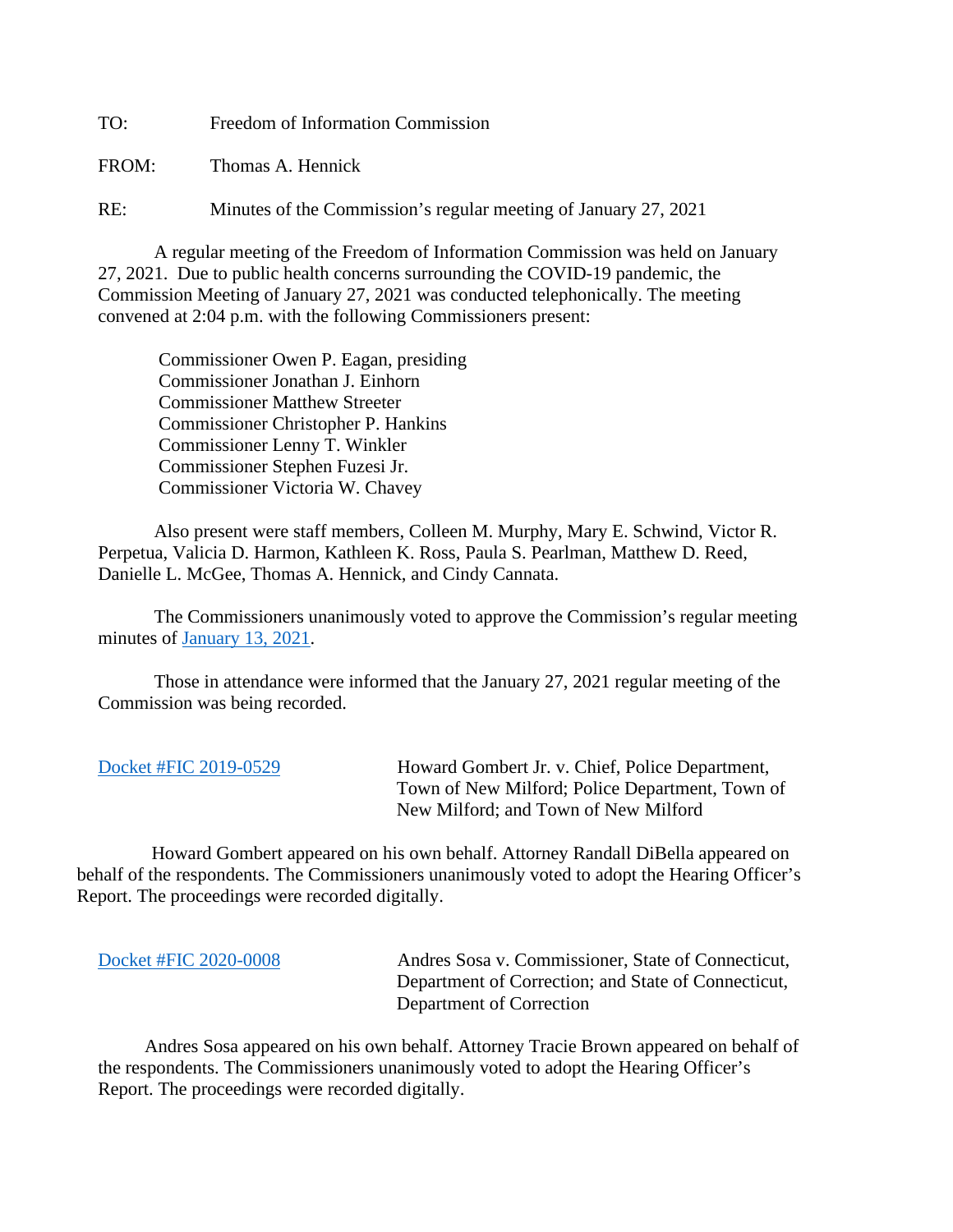Minutes, Regular Meeting, January 27, 2021 Page 2

[Docket #FIC 2020-0046](https://portal.ct.gov/-/media/FOI/FinalDecisions/2021/Jan27/2020-0046.pdf) Kacey Lewis v. Rollin Cook, Commissioner, State of Connecticut, Department of Correction; and State of Connecticut, Department of Correction

 The Commissioners unanimously voted to adopt the Hearing Officer's Report. The proceedings were recorded digitally.

| Docket #FIC 2019-0472 |  |
|-----------------------|--|
|-----------------------|--|

James Hemingway v. Chief, Police Department, Town of North Branford; and Police Department, Town of North Branford

James Hemingway appeared on his own behalf. Attorney Barbara Schellenberg appeared on behalf of the respondents. The Commissioners unanimously voted to adopt the Hearing Officer's Report. The proceedings were digitally recorded.

[Docket #FIC 2019-0519](https://portal.ct.gov/-/media/FOI/FinalDecisions/2021/Jan27/2019-0519.pdf) Nancy Axon v. Legal Director, State of Connecticut, Technical Education and Career System; and State of Connecticut, Technical Education and Career System

 Attorney Maria McKeon appeared on behalf of the complainant. Assistant Attorney General Laura Thurston appeared on behalf of the respondents. The Commissioners unanimously voted to amend the Hearing Officer's Report. The Commissioners unanimously voted to adopt the Hearing Officer's Report as amended. \* The proceedings were digitally recorded.

[Docket #FIC 2020-0006](https://portal.ct.gov/-/media/FOI/FinalDecisions/2021/Jan27/2020-0006.pdf) Jay Hardison v. Superintendent of Schools, Darien Public Schools; Board of Education, Darien Public Schools; and Darien Public Schools

 Jay Hardison appeared on his own behalf. Attorney Tyler Bischoff appeared on behalf of the respondents. The Commissioners unanimously voted to adopt the Hearing Officer's Report. The proceedings were recorded digitally.

 Colleen M. Murphy and Attorney Matthew Reed reported on the Superior Court, Judicial District of New Britain, Memorandum of Decision dated January 12, 2021 in *Chief, Police Department, City of Bridgeport; Police Department, City of Bridgeport v. Freedom of Information Commission*, Docket No. [HHB-CV-20-6060495-S.](http://civilinquiry.jud.ct.gov/DocumentInquiry/DocumentInquiry.aspx?DocumentNo=20060131)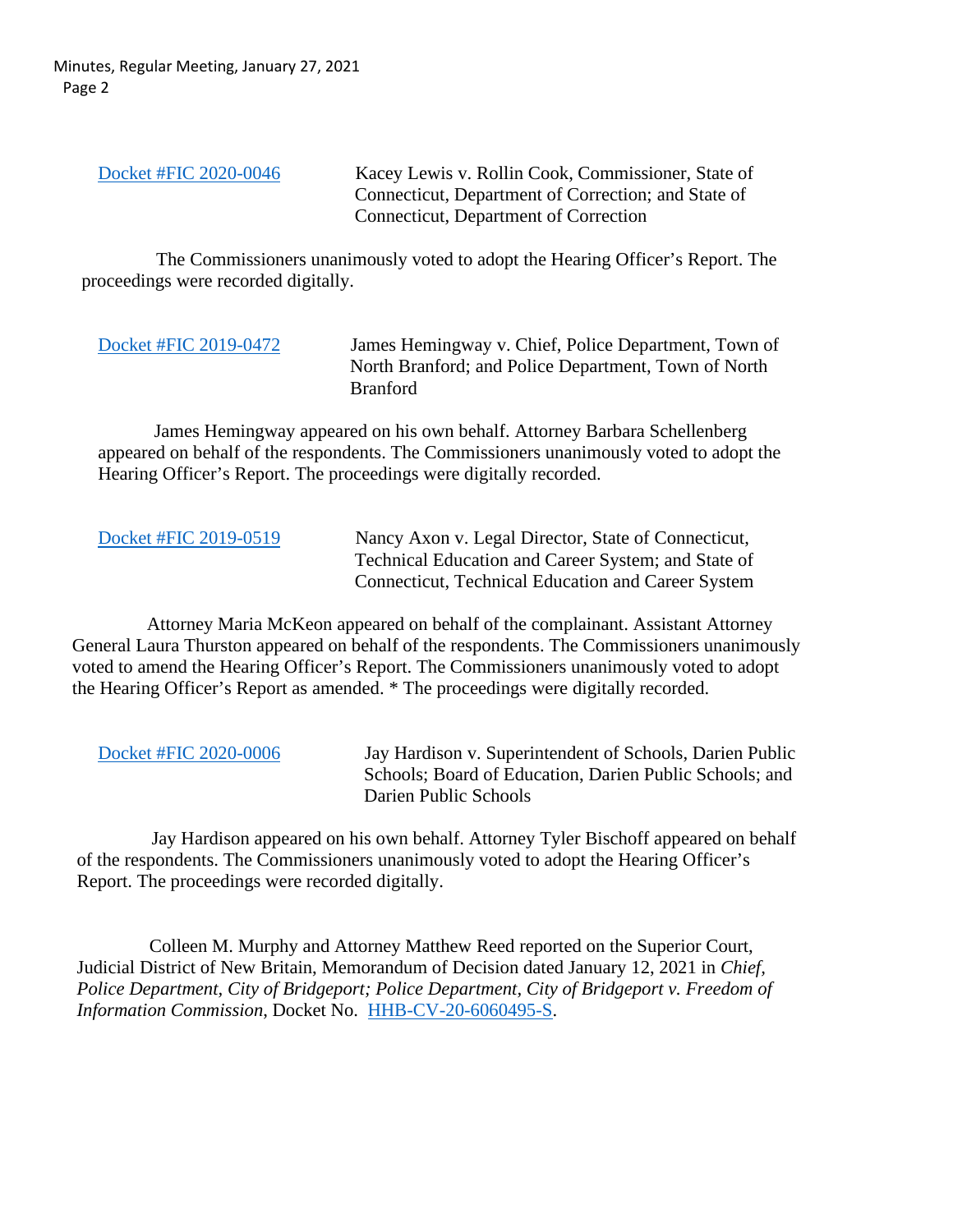Colleen M. Murphy reported on pending appeals.

Colleen M. Murphy reported that Commission staff is continuing to hold contested case hearings remotely and that work continues on having commission meetings moved to a video platform.

Colleen M. Murphy reported that the relocation of Commission offices was now scheduled for April 30, 2021.

Colleen M. Murphy reported that the next round of interviews for the Staff Attorney I position had been scheduled and that Commissioner Hankins would be participating in the process.

Paula S. Pearlman and Colleen M. Murphy reported on several pieces of proposed legislation of interest to the Commission.

The meeting was adjourned at 3:38 p.m.

 $\mathcal{L}_\text{max}$  and  $\mathcal{L}_\text{max}$  and  $\mathcal{L}_\text{max}$  and  $\mathcal{L}_\text{max}$ Thomas A. Hennick MINREGmeeting 01272021/tah/01282021

\* See attached for amendments